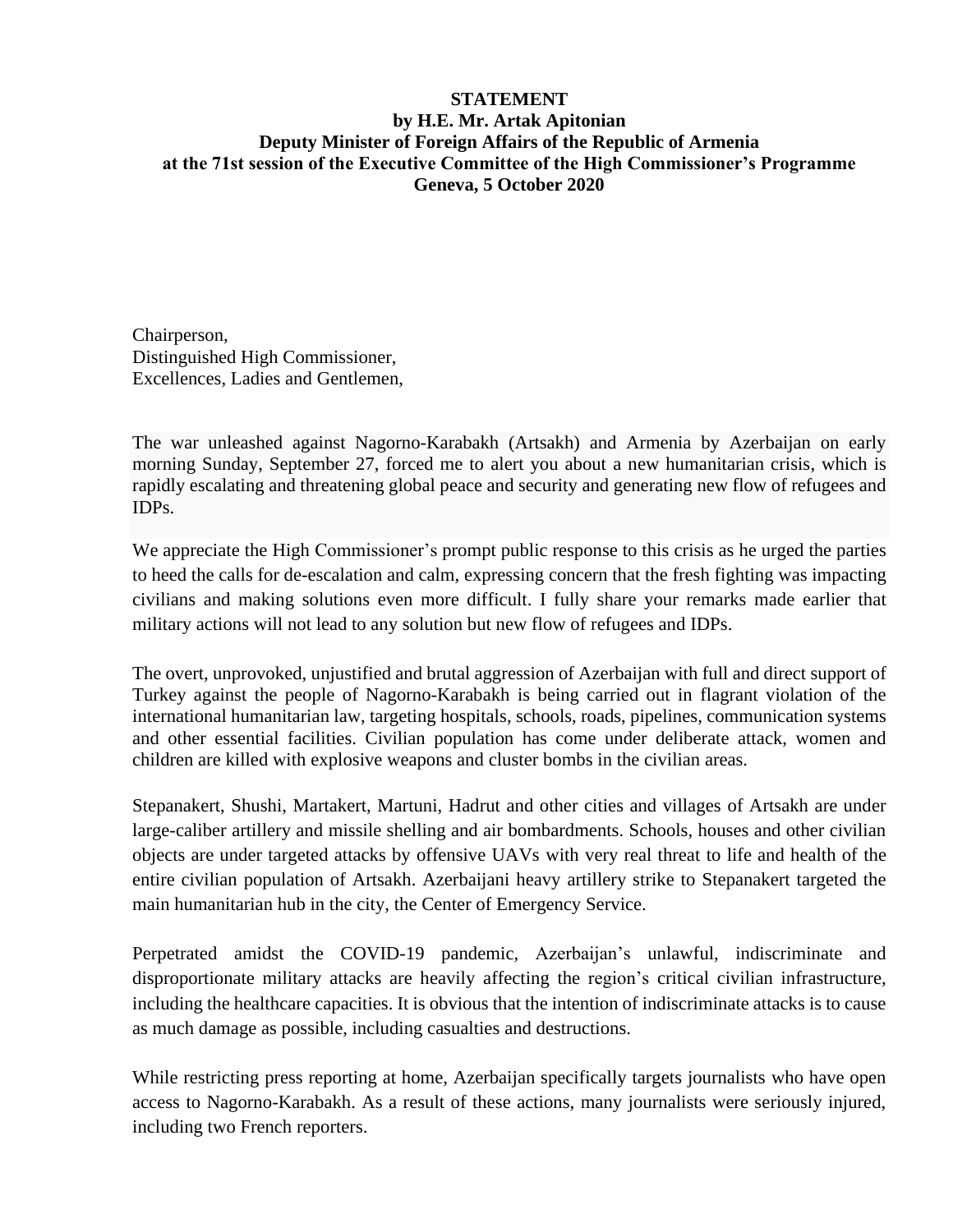Dozens of civilians have already been killed, including children, and many more were wounded. For the ninth day, the entire population of Stepanakert and other towns survive the heavy shelling by spending their days and nights in the shelters.

At the moment, as I am delivering this speech, Azerbaijan continues to shell civilian population and infrastructure in Artsakh.

## Mr. Chairperson,

The ongoing military aggression perpetrated against Nagorno Karabakh has put the lives of 150 thousand people under existential threat.

The attacks by cluster munition is an unacceptable military aggression on the peaceful civilians of Artsakh. The Geneva Conventions and the UN Convention on Cluster munitions limits the right to choose the methods and means of warfare, prohibiting the use of such lethal weapons. International legal instruments and customary international law prohibit the use of cluster munitions, considering them lethal and inhumane, endangering the lives and health of the civilian population.

## Mr. Chairperson,

Azerbaijan, with the active encouragement and unconditional unilateral support of Turkey, is expanding the geography of hostilities to the territory of the Republic of Armenia, attacking the civilian and military infrastructure in the Vardenis region of Armenia and targeted the civilian population.

I would like to refute the utterly false and disgraceful statement of the representative of Azerbaijan, delivered earlier. This statement proves that for the undemocratic Aliev regime in Azerbaijan, people's lives are not matter of concern.

In contempt of the persistent calls of the OSCE Minsk Group Co-Chair countries and the entire international community on the immediate cessation of hostilities, Azerbaijan and Turkey jointly continue large-scale hostilities with the aim of resolving the Nagorno-Karabakh conflict by military means. Moreover, foreign terrorist fighters are recruited and transported from northern part of Syria and Libya to Azerbaijan to be used in this aggressive campaign. This fact has already been confirmed by the President of France, the Russian Foreign Ministry and the US Pentagon. The provocative actions of the Turkish armed forces seriously undermine the regional security and hinder the efforts of the international community to cease the hostilities.

Armenia remains committed to the peaceful resolution of the Nagorno-Karabakh conflict and stands ready to engage with the OSCE Minsk Group Co-Chair countries to re-establish a ceasefire regime based on the 1994-1995 trilateral agreements.

Ladies and Gentlemen,